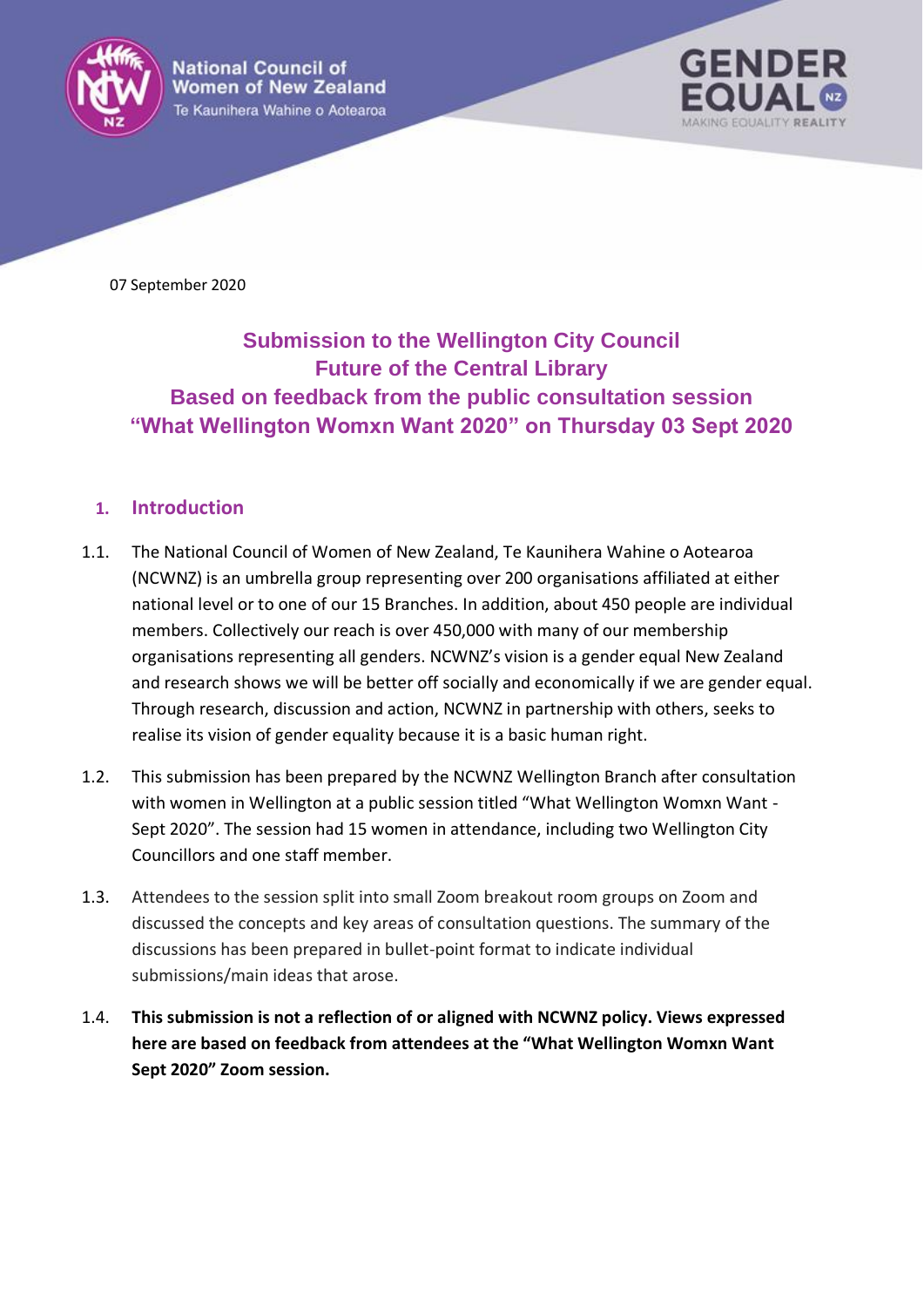**QUESTIONS SUBMITTED ONLINE BASED ON THE "WHAT WELLINGTON WOMXN WANT SEPT 2020" SESSION**

- **2. We don't have a functioning Central Library building - what do we do?**
- 2.1. **Redeveloping the Central Library building for the next 50 years presents many opportunities. What could the Central Library be like, and what could it provide to support the community? This could include anything from physical spaces, services, programmes or partnerships with other organisations.**

Participants at our session provided feedback under the following themes:

**Creative & learning culture** - they described a place that enables people to become professionals and explore their creativity, with spaces that resource their editing, writing, filming and meetings with others. Some see the specific need that libraries are places to provide training when thinking about What Wellington Kids Want. The Johnsonville Library was recently redone and was described as more of cultural and community space which is captivating and what people like.

**Internal space design** - they wanted to see a place that not only focuses on upskilling people how to read, but also enabling audio-visual reading through earphones or in reading groups. Many talked about the various people that come to the library and the variety of needs to be catered for. It was suggested to create specialist zones that cater for different needs, e.g. computers for students, child-friendly environments while parents can work; soundproof meeting spaces for one or two person meetings (especially now we're all on Zoom). An example mentioned was the 'BizDojo' co-working space for collaborative working - with whiteboards, working spaces. It recognised alternative competing interests and separate spaces would require panels etc, with different configurations. Having facilities available to book, like projectors should be considered, and will require 'space-booking' capability to help organise and offer these options. A daily time offered to take people through how to use the facilities could help facility use alongside offering other skills classes (digital literacy e.g., how to use zoom). If skill session options are on offer, it can bring people together, by learning together and from one another.

**Connecting communities and community groups** - it was mentioned that the pandemic has taught us the issues of loneliness, isolation, and the value of social connections. There is a need for a central hub in which groups of faith, advocacy and culture are fostered. The Central Library should find ways to connect with a wide range of community and cultural groups, pathways to connect with like-minded, faith groups, hobbies etc. It was described that we think about the library as a community centre, as we don't have one in the city, like other cities do. Groups in the NGO space can't book rooms easily, some may not be aware of what they could use, because they don't have access to the possibilities. Many agreed and appreciated the Citizens Advice Bureau (CAB) to be relocated back with the library - describing it as a nexus as a place of learning and connections. A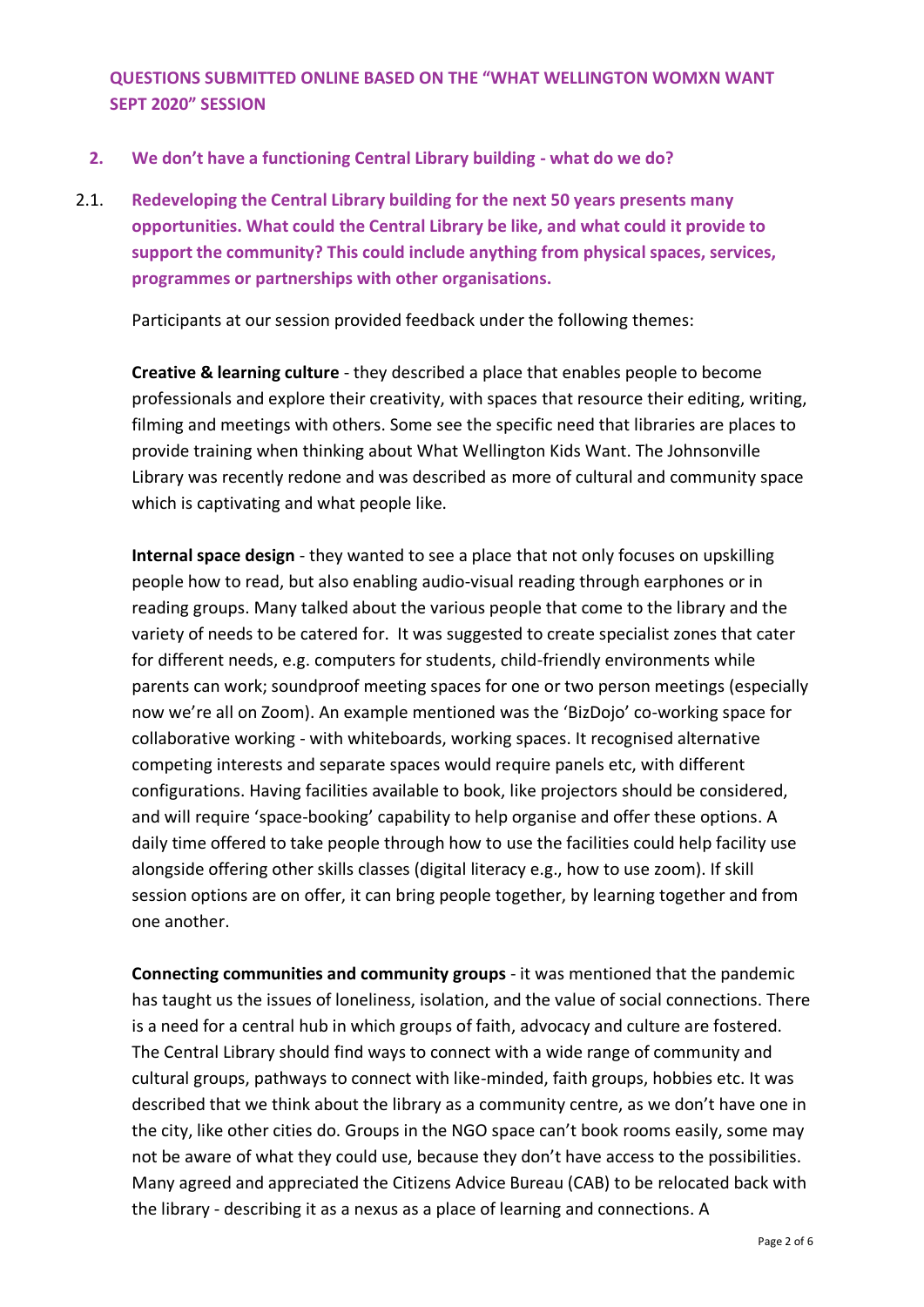multifunctional space which includes the CAB, Community Law Centre, crisis support facilities and a cafe is missing today in the capital.

Wellington needs more 'positive spaces to go', offering different options by showcasing and hosting different groups. It was noted that libraries double as a place for work for nannies (bringing kids they look after) and tutors, people need quiet space in the city. Access to bus stops and longer opening hours were both mentioned as important access needs for this public facility.

## 2.2. **There are several different options to deliver a functional Central Library building. Which of these is your preferred option?**

The vast majority of those that attended the session were in favour of Option C. Most were concerned with costs to ratepayers, noting if we want a safe future-proofed library that retains the heritage value which does not take too long then option C would fit that preference. The importance of heritage due to the existing surrounding architecture was discussed as paramount. Some noted that option C has the opportunity to do some redesign/remodelling internally.

The two people that were in favour of option D were keen to see the building stronger for longer and wanted to ensure the style was in keeping with architecture. They shared concern with the strengthening work that would happen in option C, but more may need to be done. One cited it as an opportunity to re-design what libraries do and mean for future generations of our residents, with sustainable building design being the forefront to ensuring our city remains a cultural capital.

#### 2.3. **What don't you like about other options? Why?**

Those in favour of option C were concerned about the sacrifice of having no Central Library for 10-15 years, waiting for the ultimate 'nirvana library' to be built. They agreed strengthening the library building so that it can get back up and running is more important.

Investing in a "wow new child-centred design" was discussed, and agreed that it was vital that a process of evaluation approach towards the interim libraries should be in place, and keeping good feedback loops about who is using which library site, and for what purpose, so improvements over time meet the needs of specific users - while everyone waits for the 'nirvana library'.

An interesting idea cited was for innovation to be built in to take books to people - books on buses and book swaps. The library could be the hub where mobility of library resources is organised. Wellington could be more proactive in this space.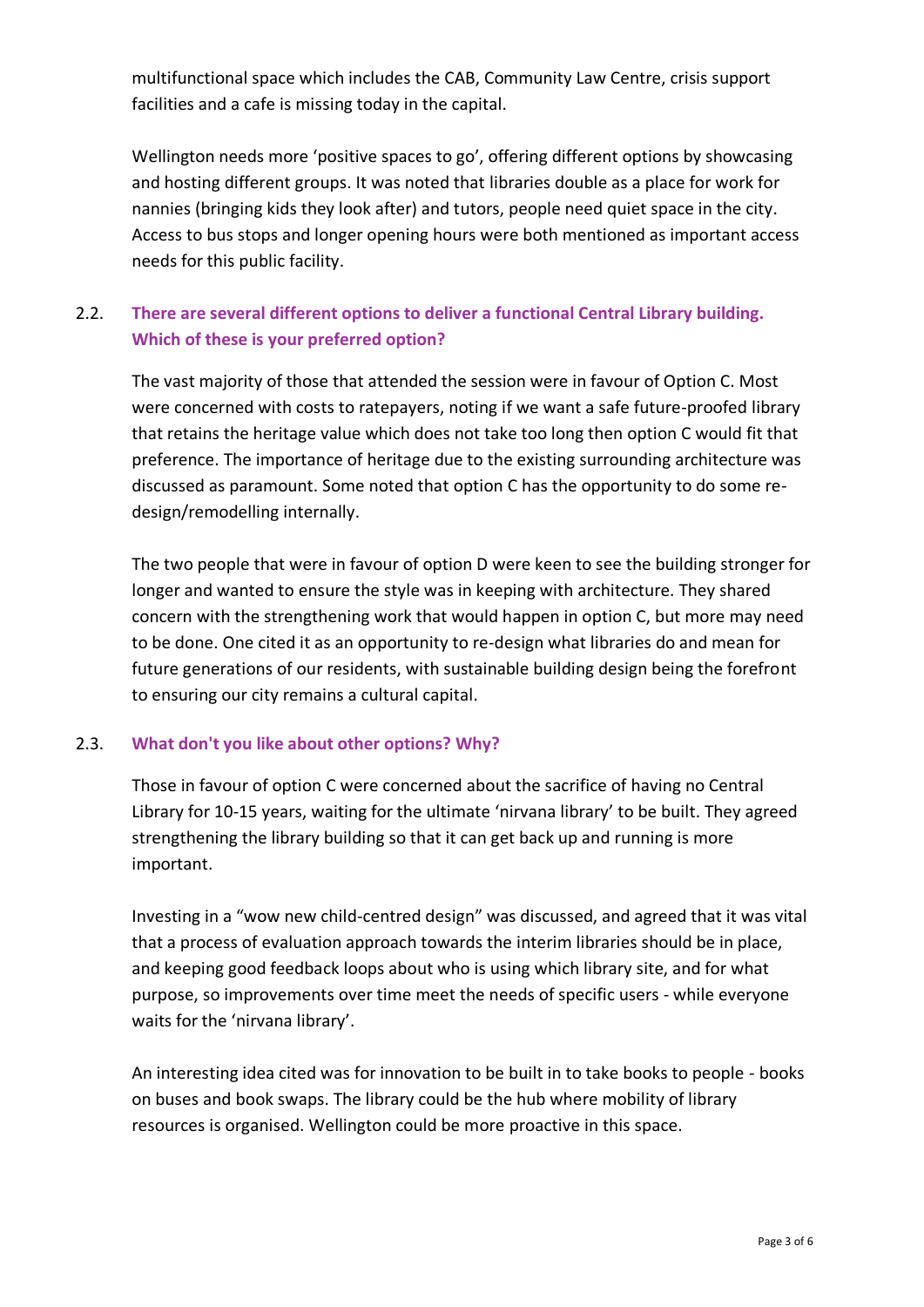2.4. **Thinking about your preferred option for the central library building, what factors were most important in your decision? Please rank your top 5 in order of importance, with '1' being most important through to '5' for the fifth most important.**

The highest scoring factors appeared to be in this order:

- Scoring 5
	- Cost to ratepayers
	- Accessibility including transport no point having a beautiful library if not accessible for all. There must be easy access via public transport, not necessarily by cars.
	- Climate change was very important to some participants
- Scoring 4 or 5
	- Making the building safe discussed in the context of all aspects of the space (building, no areas where people can do illicit activity, sexual harassment, safe for employees)
	- Heritage (as the library should be an advocate for heritage and its studies, and showcase Aotearoa history, culture and art)
	- Opportunities for partnership
	- Te Ngākau Civic Square connections
- Scoring either 3 or 4
	- Making the building resilient
	- Future proofing the library service.

## 2.5. **Thinking about how the Central Library building connects with the Te Ngākau Civic Precinct how appealing or unappealing would you find the following?**

Having multiple entrances to the building from the Civic Square, the Precinct, and/or surrounding streets at ground level -

- Scoring 1, unappealing 1 person
- Scoring 5, appealing 4 people
- Scoring 4, somewhat appealing 3 people
- Scoring 6, don't know 2 people.

More windows to connect the library visually to the square and surrounding streets

- Scoring 1, unappealing 1 person
- Scoring 3, neutral 1 person
- Scoring 5, appealing 9 people
- Scoring 6, don't know 1 person.
- 2.6. **Te Ngākau Civic Precinct has traditionally played an important role in Wellington, both as a public space in the central city and as the home of the City Council Chambers and the Library. Is there anything you would like to share with us about the role Te Ngākau Civic Precinct has or could have in terms of a public and democratic space in the central city?**

Participants reflects of the role of the precinct under three key themes: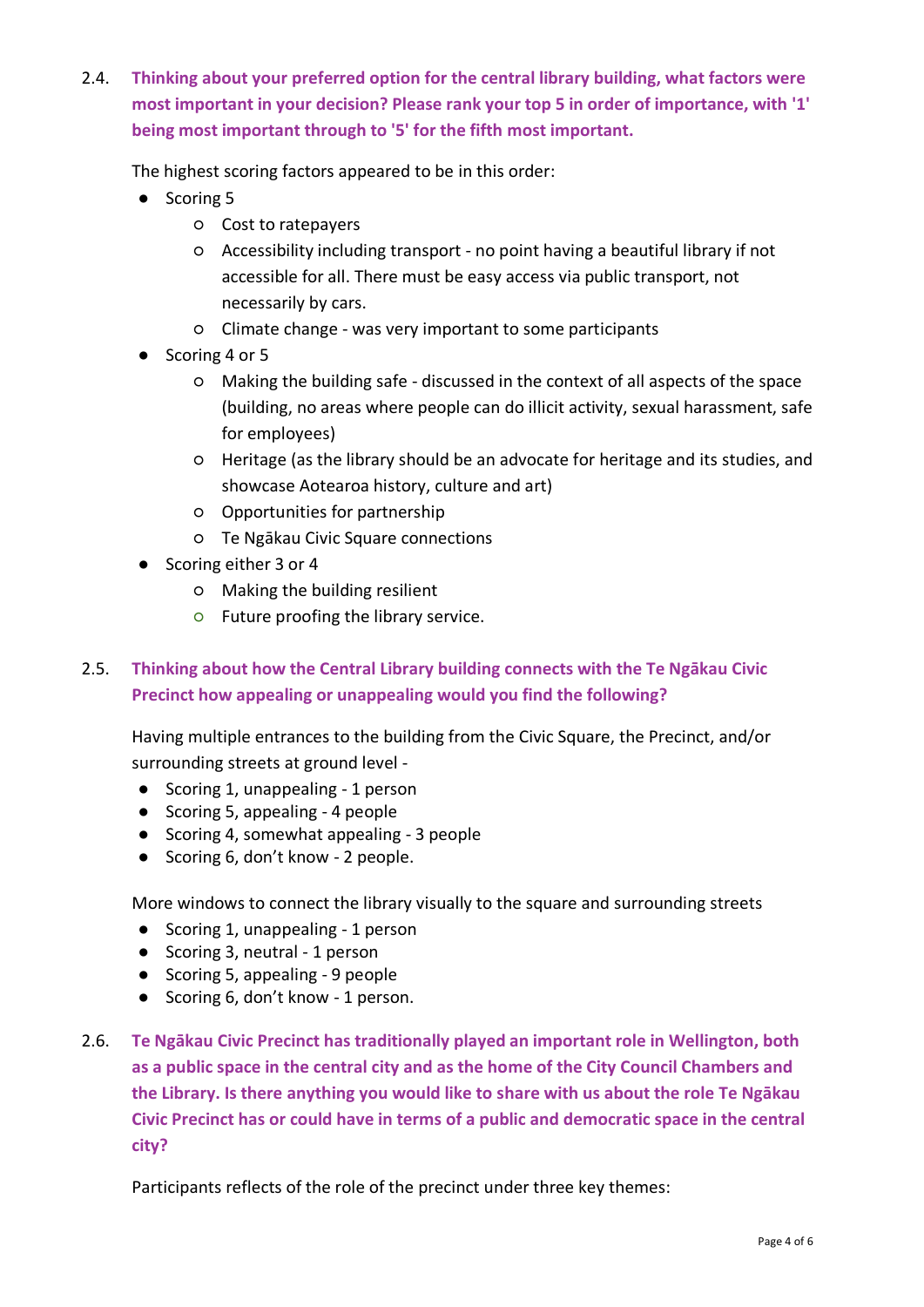**A space for play and creativity -** Consider keeping it play-based, art-based to cultivate a culture of learning for play and art. It was noted and agreed to see more cultural activities in the area, bringing more cultural awareness, as close to the library. Its vibrancy should be utilised and used for it's potential. Many liked the more recent addition of the green space as a place for sports and recreation, fitness and movement.

**Communal space for key events** - it's a good communal space for a lot of different events, and a place people gravitate toward. It's a space often used to start or end marches, rallies, and celebrations. It's a go-to space for moments of advocacy, for moments of coming together to celebrate or commemorate.

One participant shared that the space is used with peers for language groups - they meet in the library to practice language. As we move to be a country (and city) becoming serious about learning Te Reo, that use should be encouraged.

**Iconic and memorable to the city** - it's highly photographed, and well-known. The space holds a lot of memories for people and is used for important iconic space for events like graduations, and was described as an, "important integral space of the city".

#### **3. About us**

## 3.1. **On average, how often have you accessed library services in Wellington in the past 12 months (in person or online)?**

The participants use of the library services was:

- Weekly none
- Monthly 6 people
- One every few months 5 people
- Once or twice a year 1 person
- Less that once a year 1 person
- Never none.

## 3.2. **There are interim CBD libraries in Manners St, National Archives and on Brandon St. Which of the following have you visited in the past 6 months?**

The participants use of the interim library services was:

- Arapaki Manners Library and Service Centre 8 people
- He Matapihi Molesworth Library 7 people
- Te Awe Library Brandon and Panama Streets 4 people
- I have not visited an interim library 2 people; 1 who used her local suburb library most often, the other who had rarely left her home due to COVID-19 Alert Levels.

### 3.3. **What do you like about the interim CBD branches? Is there anything you would improve or change?**